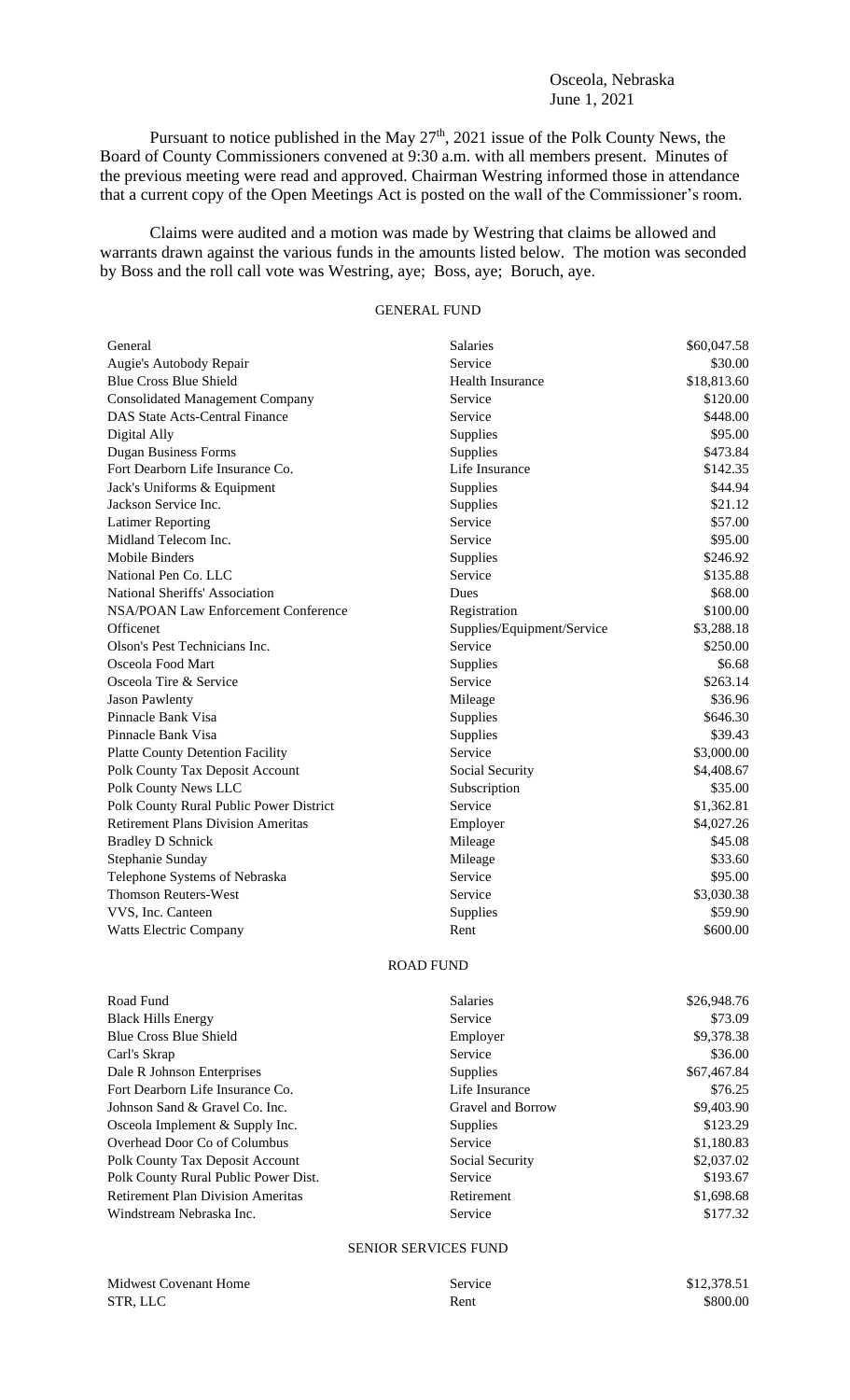#### INHERITANCE TAX FUND

| Custom Cage<br><b>MIPS</b>           | <b>Supplies</b><br>Service    | \$2,165.00<br>\$2,124.60 |
|--------------------------------------|-------------------------------|--------------------------|
|                                      | 911 EMERGENCY MANAGEMENT FUND |                          |
| Windstream Nebraska Inc.             | Service                       | \$772.87                 |
|                                      | <b>WEED FUND</b>              |                          |
| <b>AG Spray Equipment</b>            | Equipment                     | \$266.93                 |
| Augie's Autobody Repair              | Service                       | \$447.50                 |
| Polk County Rural Public Power Dist. | Service                       | \$48.29                  |

The following fees for the month of May were earned by the various offices and submitted to the County Treasurer. County Treasurer receipts show fees earned were credited to the appropriate county funds.

Debra S. Girard, County Clerk  $$5,476.37$ 

The County Jail Report for the month of May was not presented for approval.

A motion was made by Boruch authorizing the Chairman to sign the agreement with the Nebraska Department of Transportation for Project No. STP 69-2(105). The agreement requests the County Surveyor to tie out and remonument the land monuments involved in the State's highway improvement project on Highway 69 for the Polk County portion of the project. The motion was seconded by Boss and the roll call vote was Boruch, aye; Boss, aye; Westring, aye.

A motion was made by Boss to declare 2002 Chevrolet Venture van used by the Extension Office as surplus property and to authorize its disposal at a junkyard. The motion was seconded by Boruch and the roll call vote was Boss, aye; Boruch, aye; Westring, aye.

The Board approved the list of unpaid taxes as presented by Treasurer Swanson. As of June 1, 2021, \$15,273.36 was left to be paid from the tax years 2016 thru 2019.

Jon Cannon, the Executive Director of NACO, updated the Board on legislation affecting counties that was passed and signed into law by Governor Ricketts this past session.

At 10:00 a.m., a motion was made by Boss to go into executive session to discuss personnel matters. The motion was seconded by Boruch and the roll call vote was Boss aye; Boruch, aye; Westring, aye. Also present were Jon Cannon, Treasurer Swanson and the County Clerk. At 10:20 a.m., a motion was made by Westring to come out of executive session. The motion was seconded by Boss and the roll call vote was Westring, aye; Boss, aye; Boruch, aye. Chairman Westring stated for the record that no formal action was taken and that only personnel matters were discussed.

County Attorney Colling did not present the Special Prosecutor agreement as scheduled.

Lisa Artz met with the Board to ask for approval for a special designated permit to have alcohol at a function to be held on the Polk County Fairgrounds. A motion was made by Boruch to allow the West Side Bar and Grill to sell and serve alcohol on June 26<sup>th</sup>, 2021 in the Ag Pavilion on the Polk County Fairgrounds. The motion was seconded by Boss and the roll call vote was Boruch, aye; Boss, aye; Westring, aye.

Representatives from Blue Valley Community Action provided their annual report to the Board. The program received additional funding thru the CARES Act and is using the monies to provide food vouchers to those who are in need of additional help due to COVID. They are asking for the same amount of financial support from Polk County as last fiscal year.

Highway Supt. Theis updated the Board on the work being done in the Road Dept. The replacement of the engine in one of the maintainers in the Osceola shop is progressing with the goal of having the machine back out on the road this week. The slow rain over the weekend resulted in some very messy roads.